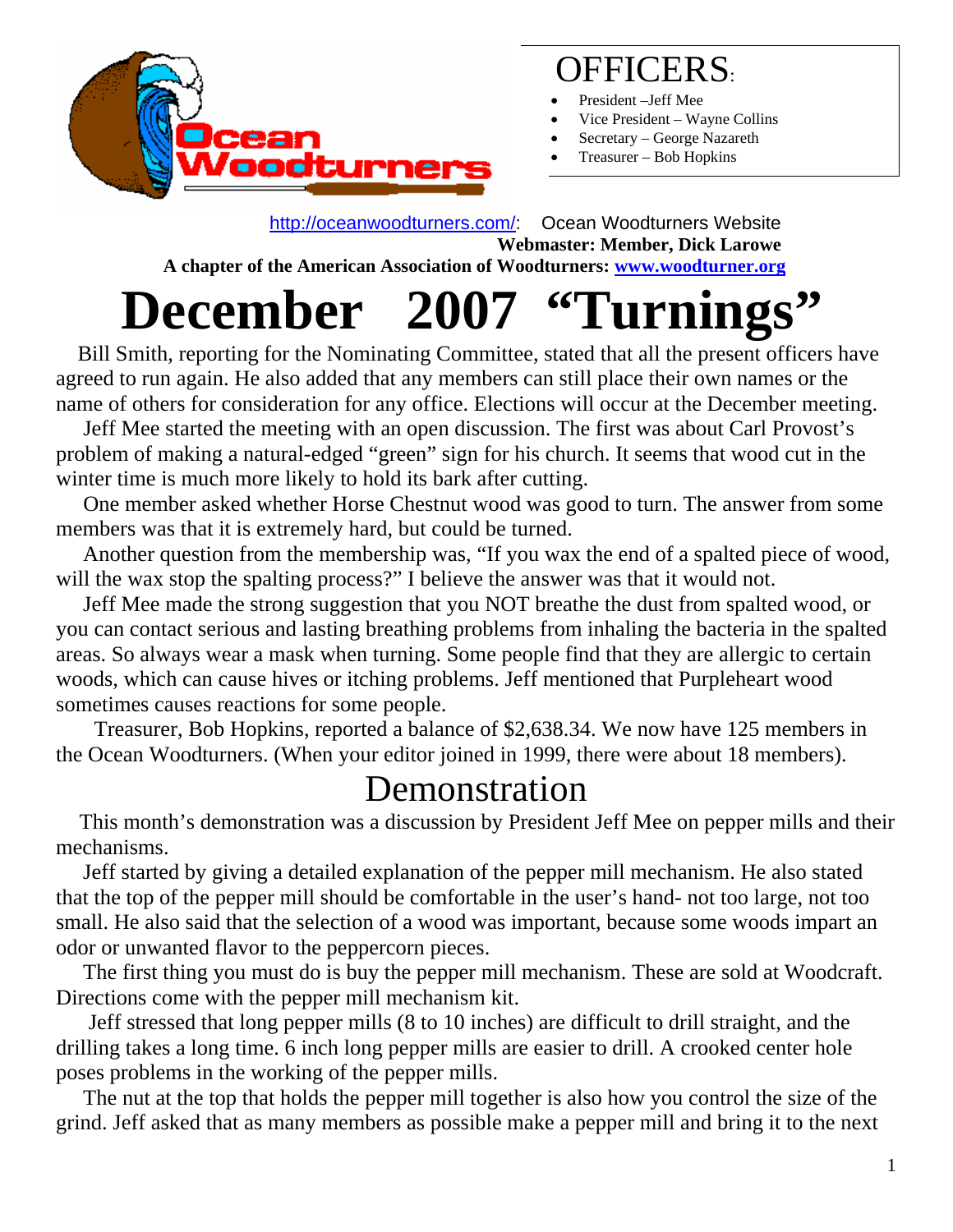meeting. Near the end of the pepper mill discussion, Anthony Scuncio told the story of how he couldn't find his favorite pepper mill anywhere in his house. Finally he asked his wife if she knew where it was .She calmly told him that she brought it to a demonstration she attended, and sold it for \$75.00. Mickey Goodman asked whether his wife gave him the \$75.00, and Anthony replied with a wry look on his face and said "yes" in such a way that we all knew that she had kept the money.

## Show and Tell



The 4 natural-edged bowls were turned from the same log by Bill Smith. The smaller vase in Apple wood was turned by Richard Murphy.

Ray Alexander turned the tall lidded box of Maple with a cocobolo top. George Nazareth turned the segmented vase.

Tom Marshall made 2 Christmas ornaments and cut away part of one side and inserted a winter scene in each. Very innovative!!

Jeff Mee turned an 8" pepper mill with a Cocobolo top, and a 4" one of found wood.

Greg Marshall-key chain holders

Ed Dowd- a bowl of Ambrosia Maple and bottle stoppers.

Chris Fierro- two Christmas ornaments.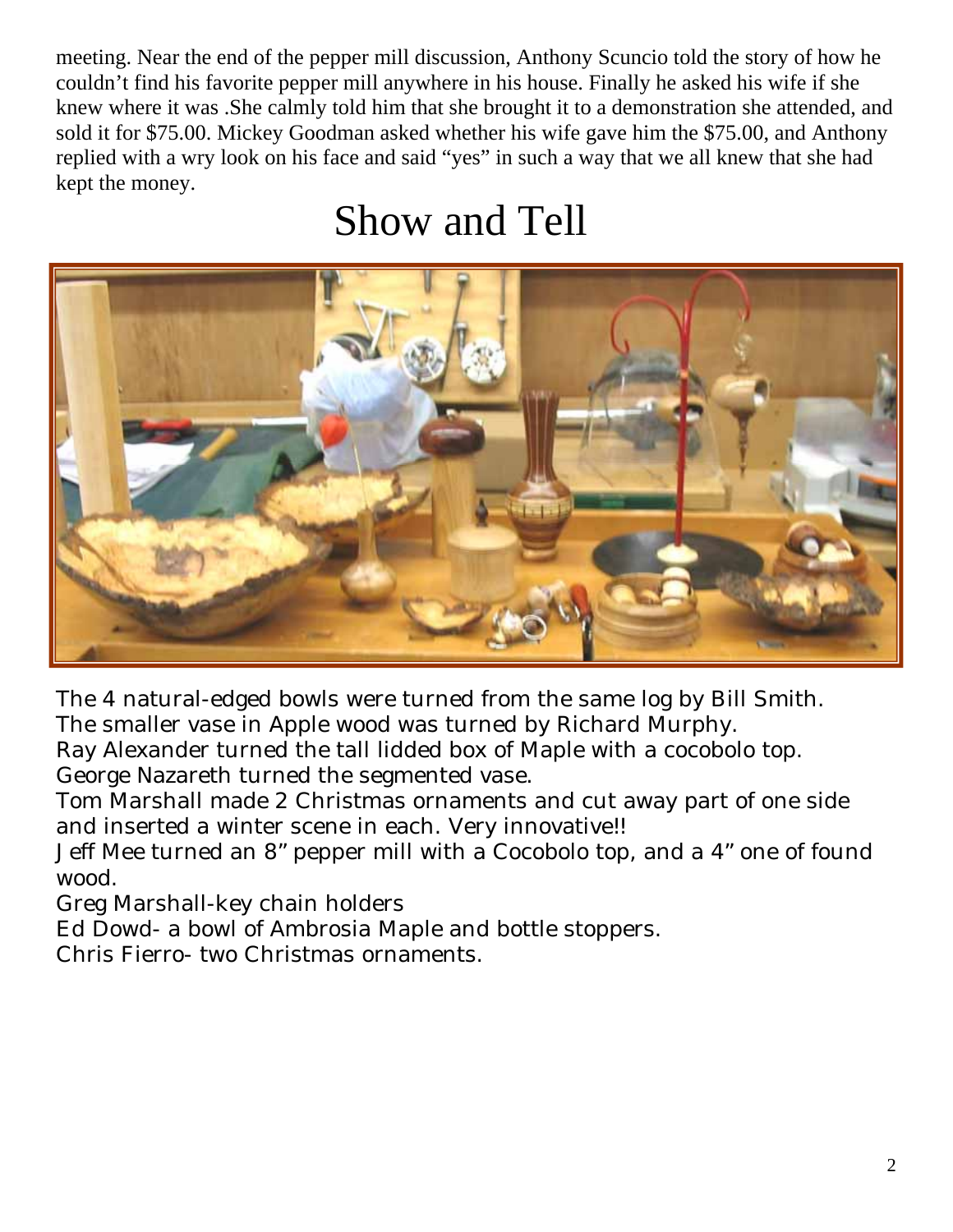











**es. turning lidded box The drawings on this page and page 4 were drawn by Angelo Iafrate for one of our members who asked him how to make a lidded box. The drawings were given to me by a member to place in this newsletter, so that other members can learn more about** 

drawingscontinued on next **page. Lidded box**